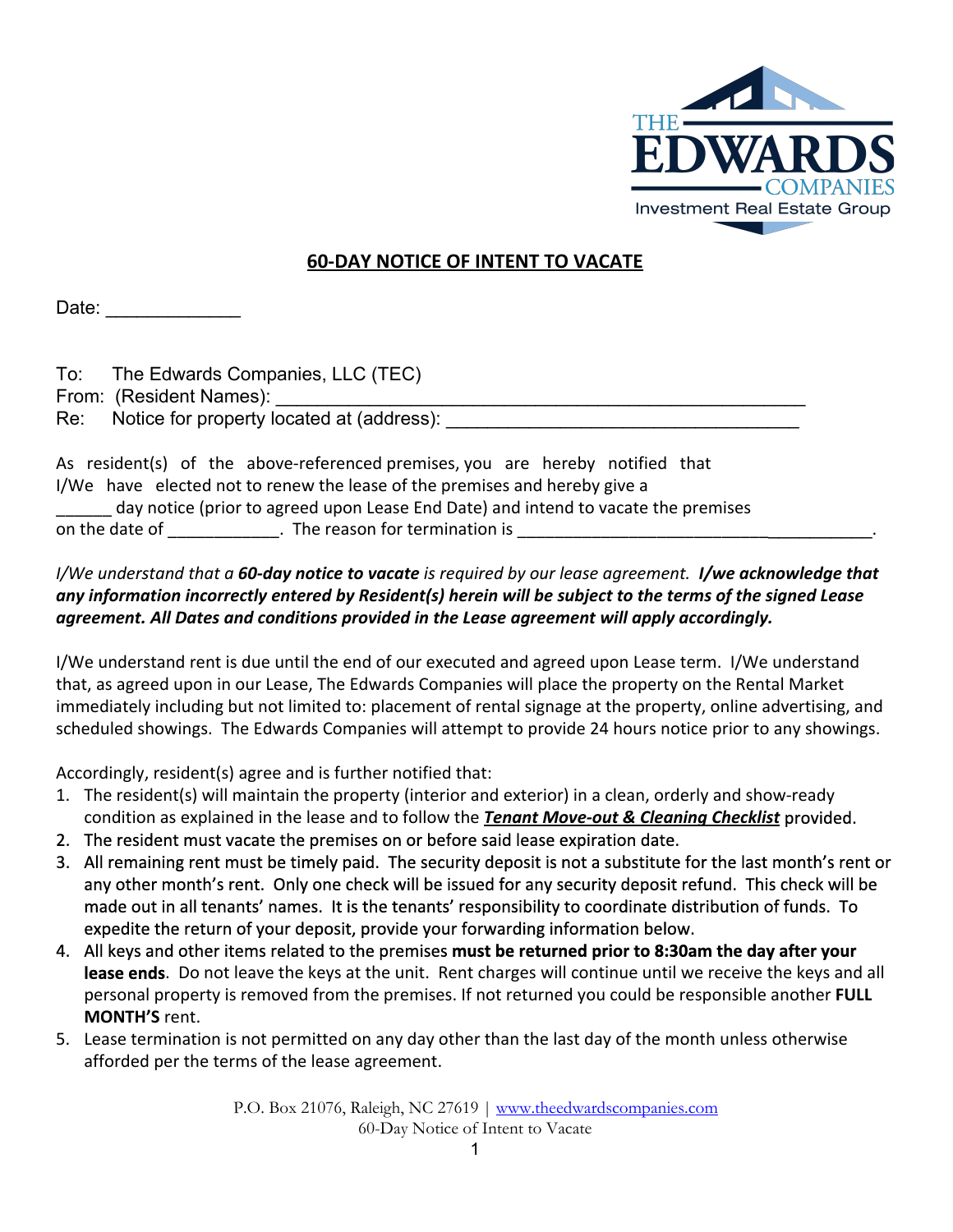

- 6. The resident(s) understand their security deposit transmittal will be sent after vacating the property and that TEC does not issue the security deposit until after the resident(s) vacate the premises and a property condition assessment is completed. Security deposits are to be returned accordingly as provide in your lease.
- 7. Any retractions, or changes, once the Notice of Intent to Vacate is submitted could incur a charge equal to all costs incurred by the Landlord in advertising the premises. Any proposed changes to a submitted Notice of Intent to Vacate must be approved by the Landlord/Property Manager.
- 8. Completion and submission of this form will serve as the Resident(s) authorization for The Edwards Companies to proceed with the Lease termination procedures as defined in the Lease agreement.

## **Forwarding Address and Contact Information:**

| <b>RESIDENT#1</b>         |  |
|---------------------------|--|
| Phone #:                  |  |
| Address:                  |  |
| Email:                    |  |
| X                         |  |
| <b>Resident Signature</b> |  |
| <b>RESIDENT#2</b>         |  |
| Phone #:                  |  |
| Address:                  |  |
| Email:                    |  |
| X                         |  |
| <b>Resident Signature</b> |  |

## **HOW TO SUBMIT THIS DOCUMENT**

- 1. This *60-Day Notice of Intent to Vacate* form **must**be signed by **ALL**Residents.
- 2. Contact The Edwards Companies prior to submitting to indicate submission format.
- 3. 2 Methods of Submittal:
	- a. Email to: [info@TheEdwardsCompanies.com](mailto:info@TheEdwardsCompanies.com)
	- b. Mail to: Attn: The Edwards Companies PO Box 21076

P.O. Box 21076, Raleigh, NC 27619 | [www.theedwardscompanies.com](http://www.theedwardscompanies.com/) 60-Day Notice of Intent to Vacate